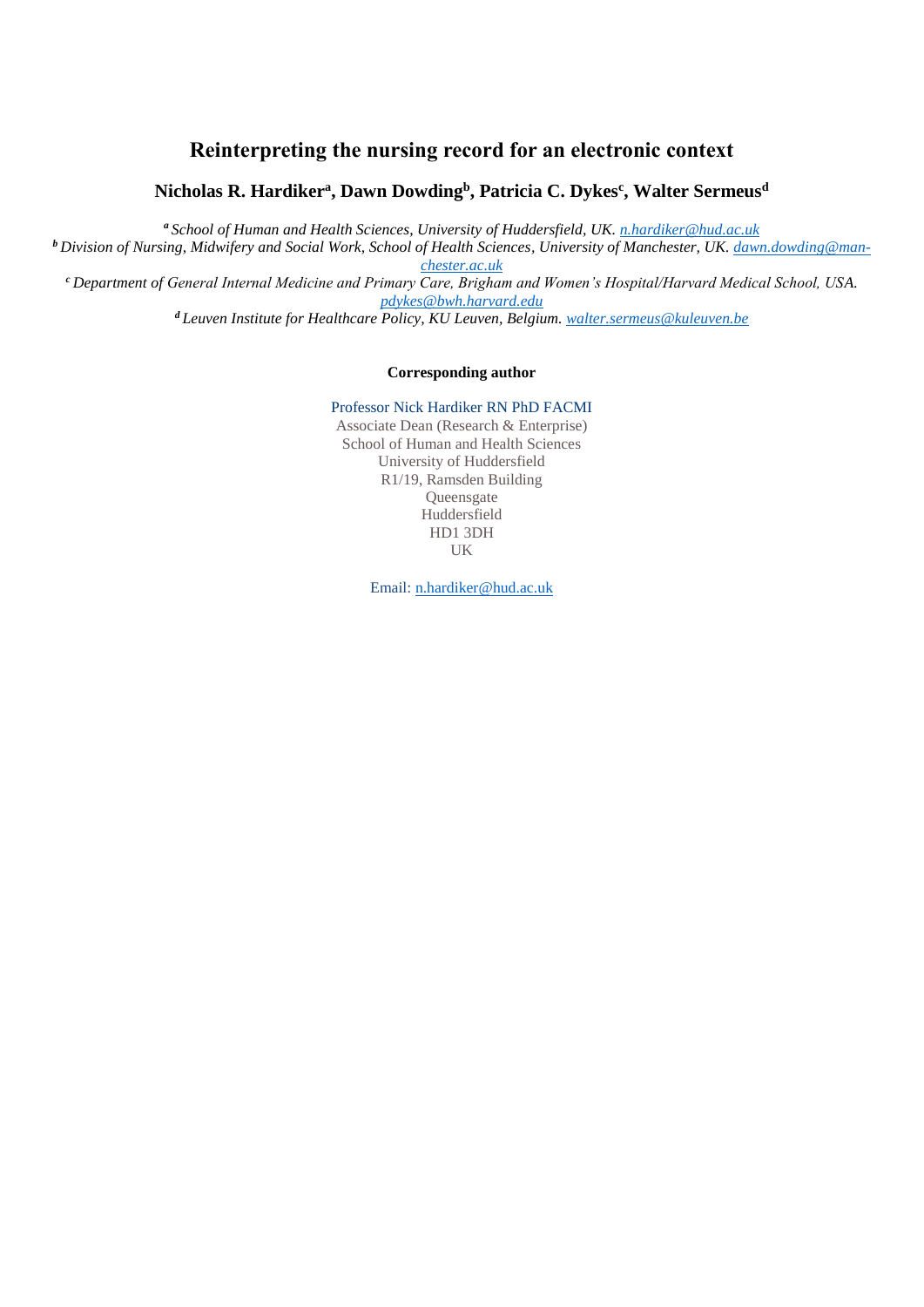#### **Abstract**

*Background: This article seeks to facilitate the re-imagining of nursing records purposefully within an electronic context. It questions existing approaches to nursing documentation, critically examines existing nursing record systems and identifies new requirements.*

*Methods: A comprehensive literature review was conducted to identify themes, that might meaningfully contribute to a new approach to nursing record systems development, around four key interrelated areas - standards, decision making, abstraction and summarization, and documenting. Studies were analyzed using narrative synthesis to provide a critical analysis of the current 'state of the art', and recommendations for the future.*

*Results: Included studies collectively described aspects of current best practice, both in terms of nursing record systems themselves, and how nurses and other health professionals contribute to and engage with those systems. A number of cross-cutting themes identified more novel approaches taken by nurses to systems development: going back to basics in determining purpose; firming up informatics foundations; nuancing or tailoring to suit different requirements; and engagement, involvement and participation.*

*Conclusion: There is a paucity of research that specifically focuses on the nature of the electronic nursing record and its impact on patient care processes and outcomes. In addition to further research in these areas, there is a need: to reinterpret nurses as knowledge workers rather than as 'data collectors'; to agree on the application in practice of appropriate standards and terminologies; and to work together with system developers to change the ways in which data are captured and care is documented.*

**Keywords:** nursing, electronic health record, requirements, terminology, decision support systems, quality indicators, user-computer interface

## **Introduction**

Nurses form the largest part of the healthcare workforce worldwide; qualified nurses comprise nearly 30% of the total UK NHS workforce and 55% of the professional qualified clinical staff employed in the NHS [1]. As part of the wider healthcare workforce, nurses are key to transformational changes in the way care is delivered, with a central role in care coordination [2, 3], and in the promotion of self-management of care for patients [4]. The introduction of electronic health record (EHR) systems has long had the potential to support such care transformation, with concurrent improvements in both the quality and safety of care [5, 6].

However, to maximize the benefits of these changes, there needs to be a transformational change in the way in which we conceptualize the role and content of such records. Existing EHR systems fail to fully reflect and support the dynamic, inter-professional and patient-centred nature of nursing practice, and inhibit the optimal use of potentially valuable data.

The aim of this literature review is to evaluate the existing evidence base related to the structure and format of nursing electronic health record systems, with a view to making recommendations for systems in the future.

## **Background**

There is considerable evidence to indicate that there are certain elements of an EHR, which can lead to improved health care quality and support improvements in patient outcomes. For example, the adoption and use of standards and structures are needed to build evidence from practice and to establish linkages between nursing care and patient outcomes [7]. It has been showed (through a randomized trial) that the accuracy of nursing documentation is significantly better when the EHR is pre-structured [8]. Well-designed systems that are integrated into the clinical workflow can also support clinical practice activities such as communication [9], and handover [10]. Systems which have the ability to track what nurses do can improve care efficiencies and inform potential cost savings related to nursing ratios, care delivery, assignments, and work flow [11]. When clinical decision support (CDS) is built so that it fits into a clinicians' workflow (meaning alerts are integrated into their documentation routines, and are actionable) and provide information and guidance at the point when the decision is being taken, they have more likelihood of improving care processes and subsequent patient outcomes [12].

Systems that promote automatic data capture at the point of care, use the same data for more than one purpose, and are designed to ensure the fit with clinicians' work, are more likely to contribute to high quality patient care. A necessary requirement for such systems is an efficient and effective data infrastructure. In nursing this requires a paradigm shift, focusing not on nursing concepts and theories but the nature of nurses' work as the guiding principle [13]. A major obstacle associated with existing EHR systems is that they were largely developed independently of workflow and without the input of nurses and other end-users [14-16].

Almost all existing EHR systems have been developed using an approach to documentation of healthcare that has been adapted from a 'written world' and normally consist of modules such as computerized physician order entry (CPOE), medication prescribing and administration, doctors notes, nursing notes and other elements (such as laboratory reporting and computerized decision support). As a consequence, users of EHR systems highlight problems with finding information, duplication of information, inadequate system functionality, and EHR systems that do not fit with workflow; This inevitably leads to augmentations or 'workarounds'[17-22].

The 'silo' nature of existing systems is a fundamental challenge for nurses in that they inhibit inter-disciplinary and patient-centred care. There are many other fields, from banking to radiography, where the introduction of electronic systems has resulted in additional and significant improvements both in the way that people do their jobs, and in terms of the outcomes of their actions. However, research exploring how EHR systems effect the work of nursing has highlighted how the systems do not fit with nurses' work, often leading to either a lack of timely documentation of care, or an increased burden on nurses' time [13, 23-27]. Moreover, even a Cochrane review of nursing record systems was unable to demonstrate that a change in record systems can contribute to significant improvements in nursing practice or health outcomes [28]. This brings into question the architecture or foundations upon which nursing documentation is built.

A new specification is needed to reveal the full potential of the EHR in helping to improve the quality, safety and efficiency of healthcare. While our study is applicable to other health disciplines, our focus is on the nursing record, given a) nurses are the largest part of the healthcare workforce b) historically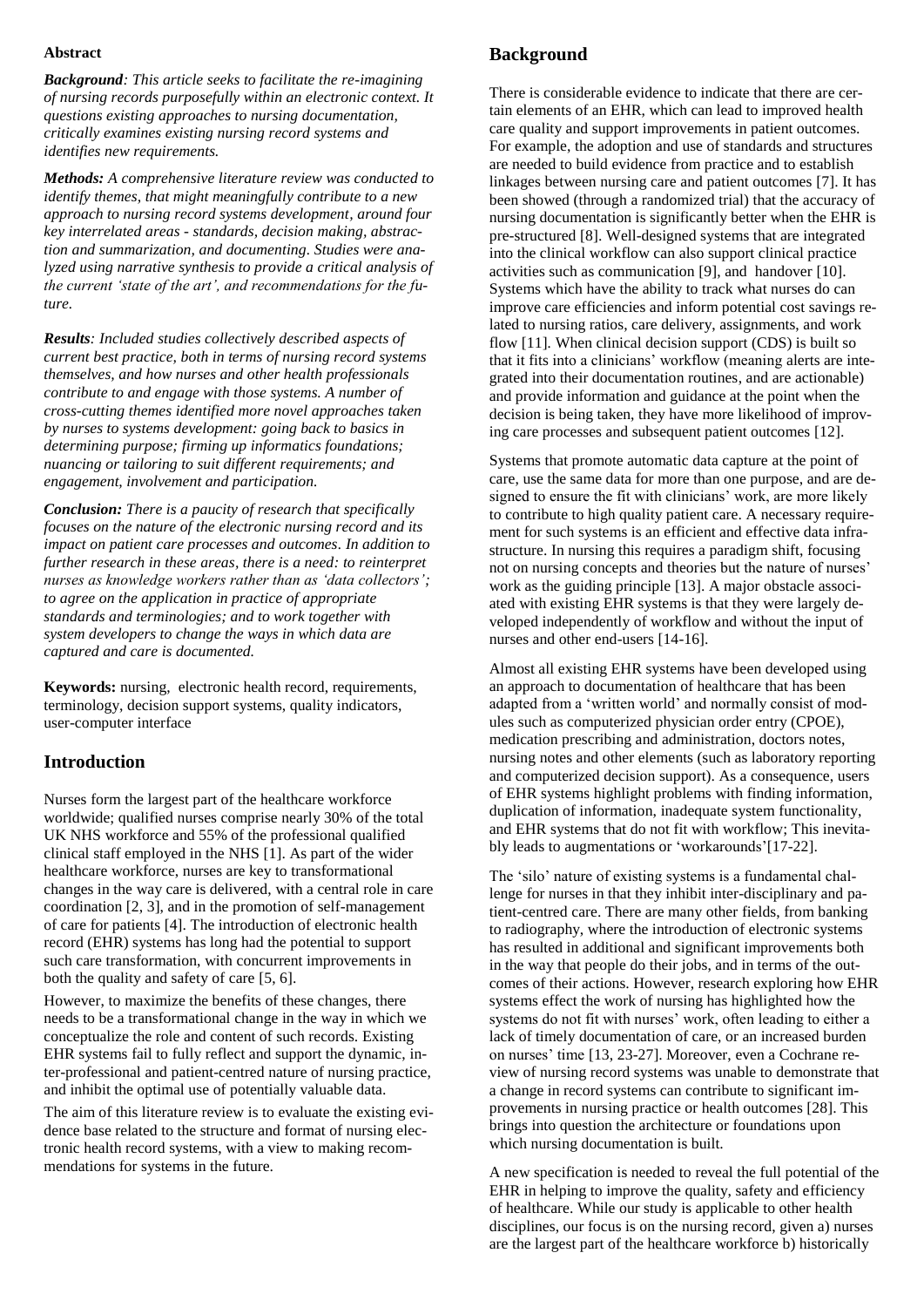their requirements for health care documentation have been largely ignored by developers of EHR systems [26] and c) the silo nature of nursing documentation, as already highlighted, is a barrier to interdisciplinary collaboration and patient-centered care.

Central to our approach is the recognition that:

- there should be no distinction between primary and secondary uses of health care data (in that being able to extract data and use it for decision support or reporting functions is as important as using it as a record of care)
- healthcare is inter-professional, and therefore while it is important that we can identify who has provided care to a patient (such as a nurse, physician or physical therapist), this should not necessitate a separate set of notes for each profession in the patient record. Rather, the record should be patient-centred.

In this study we address four research questions (that in turn align with four key functional areas representing, supporting, reporting and recording):

- 1. *Standards.* What type of data infrastructure (e.g. clinical standards, standardised terminologies, record architectures, messaging formats) are required to support nursing practice in a patient-centred interdisciplinary team?
- 2. *Decision making.* What factors need to be incorporated into an EHR to support nurse decision making at the point of care?
- 3. *Abstraction and summarisation.* What factors need to be incorporated into an EHR to enable the abstraction and summarisation of nursing practice data to provide information for patient monitoring and evaluation?
- 4. *Documenting.* What is the best way of documenting nursing practice to support clinical care and self-care management for patients?

The literature review described in this article lays the foundations for a fundamental rethink of nursing records. It is not simply a call to arms; nor is it yet another review of what works and what doesn't work [28]. Instead we use a rigorous approach to critically examine existing functionality and to explore new requirements for nursing records. We question the existing paradigm, with its literal interpretation of existing paper-based artefacts into digitized metaphors. And finally, we seek to facilitate the re-imagining of nursing records purposefully within an electronic context.

## **Methods**

The purpose of the literature review was to map the existing evidence base for each of the four research questions identified above, as well as to identify research that explores the nature of nurses' work, and how EHRs have either facilitated or hindered that work. We were interested particularly in eliciting a new set of requirements for nursing records rather than demonstrating, as other have done, any impact of existing records on nurse behaviors, patient outcomes, resource utilization, etc. Thus the literature review could be framed as a scoping study. The focus of a scoping study is to identify all relevant literature, regardless of the study design [29]. This approach to reviewing the literature is iterative in nature, beginning with broad definitions of the research area, which is refined and revisited as the review progresses. The following process was followed:

#### *Stage 1: Identifying the research question*

The purpose of this stage was to revise and define the parameters for the initial search of the literature, based on the main focus of the four research questions: standards, decision making, abstraction and summarization, and documenting. The focus was on the identification of a broad coverage of existing research.

### *Stage 2: Identifying relevant studies*

We were comprehensive in identifying published studies in the field of interest. We searched for potentially relevant studies via the electronic databases Medline and CINAHL. As agreed across the project team and based on the results of a series of trial searches we used four proxy indexing terms to access records relating to each of the research questions, as presented in Table 1, combined (AND) with Nursing for MEDLINE and Patient Record Systems for CINAHL.

*Table 1: Proxy indexing terms used to access records relating to the study research questions.*

| <b>MEDLINE</b> key- | <b>CINAHL</b> key-  |
|---------------------|---------------------|
| word                | word                |
| Terminology as      | Nomenclature        |
| Topic               |                     |
| Decision Support    | Decision Support    |
| Systems, Clinical   | Systems, Clinical   |
| Quality Indicators, | Clinical Indicators |
| Healthcare          |                     |
|                     |                     |
| User-Computer In-   | User-Computer       |
| terface             | Interface           |
|                     |                     |

Given the relative newness of most EHR systems, and the rapidly changing nature of technology, we limited our search to the dates 2012 – August 2018. We acknowledge that this time limit may have excluded some potentially relevant historical studies. However, this approach means that we were able to identify the most recent and relevant research evidence for our purposes.

#### *Stage 3: Study Selection*

The inclusion criteria for the review were constructed after the initial search had been completed, in line with [29], and then applied to all citations independently by two reviewers. Studies were deemed eligible for inclusion if they were written in English, described a degree of practical application and could contribute in some way to nursing information systems requirements gathering.

We retrieved the full text of all articles that met our inclusion criteria (and addressed one of the four research questions), and then decided on whether or not the study was suitable for inclusion in the review.

#### *Stage 4: Charting the data*

To further guard against selection bias, two members of the project team independently extracted data from the included reviews using a standard data extraction form.

Using a 'narrative review' approach data from included studies were synthesized, key themes were identified and findings summarized.

*Stage 5: Collating, Summarizing and Reporting the Results* The results of each of the sub-reviews were collated, synthesized and summarized, to provide an overview of current evidence regarding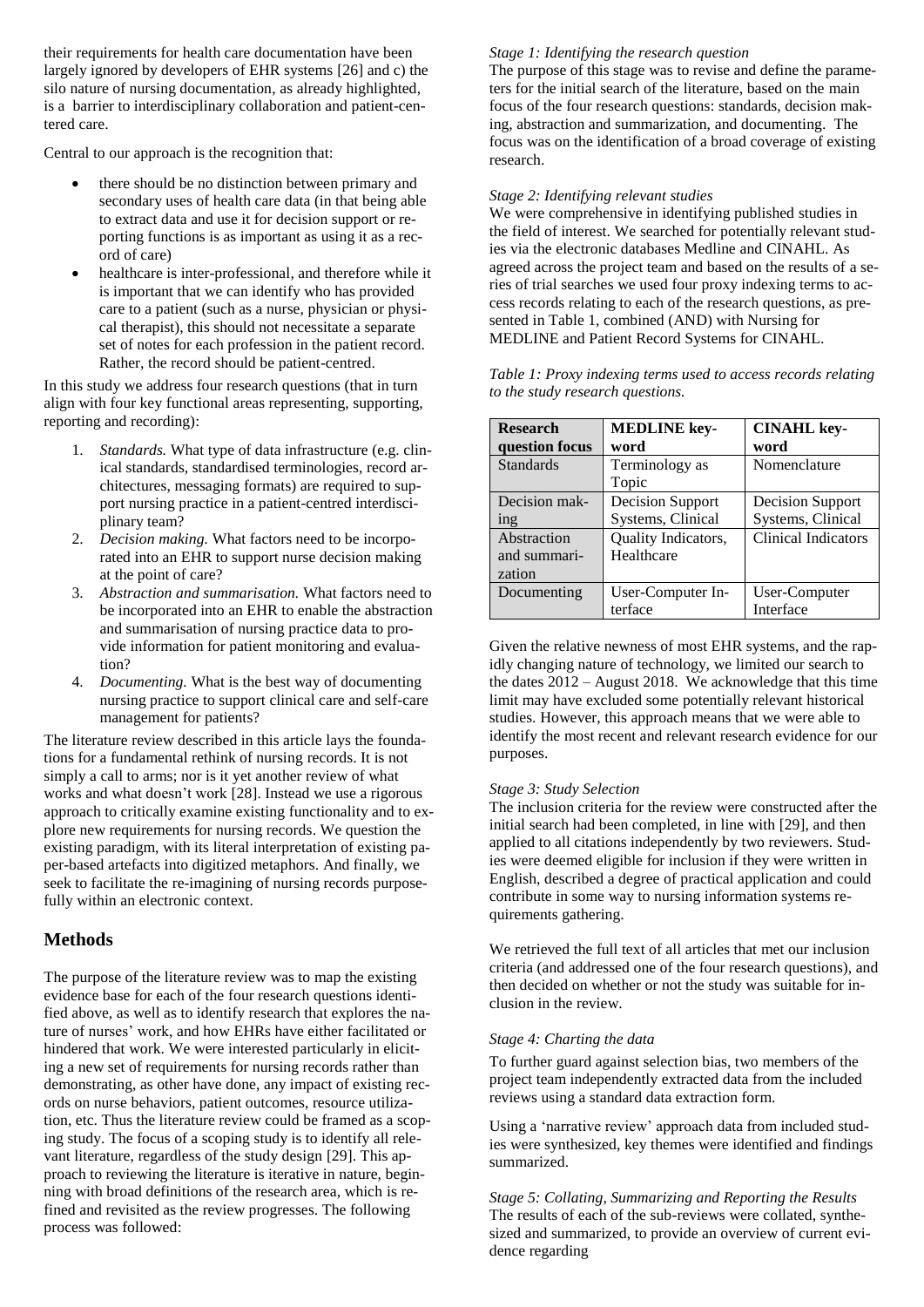a) how EHR systems currently support/do not support nurses' work

b) the recommended data infrastructure for an effective EHR system

c) components of a system that should be built in to support decision making at the point of care, reporting of nursing practice for policy and management purposes, supporting clinical care and patient self-care.

Although not of principle concern given the overall aims of the work, the quality of the included studies was assessed by drawing on the key questions presented in the HCPRDU evaluation tool for quantitative studies [30].

As this was a review of published literature, ethical approval was not required for this study.

## **Results**

The literature search was completed in September 2018. The indexing terms used determined the scope of the search. For



### *Figure 1: PRISMA flowchart summarizing filtering of articles*

example, for Abstraction and Summarization, the emphasis was on the reuse of clinical data in the development of indicators to support quality management, rather than other activities such as research. The emphasis on nursing also ruled out more widely-published issues with EHRs, such as alert fatigue and false positive automated alerts (for Decision making). A PRISMA flowchart summarizes the filtering in Figure 1. The search identified 468 records, with a much higher proportion (77%) through Medline. Of the original total number of records, 89% (n=416) were excluded through initial screening and the removal of duplicates  $(n=1)$  and a further 6%  $(n=26)$ were excluded through eligibility testing. The inclusion criteria served to bound the scope of the search. For example, for Standards, the need for a degree of practical application ruled out articles describing the development and *in vitro* testing of terminologies. Reasons for rejection after eligibility testing included: out of scope ( $n = 14$ ); opinion piece ( $n=4$ ); descriptive piece with no consideration of practical application ( $n =$ 5); immature work with no results presented  $(n = 2)$ ; insufficient information ( $n = 1$ ). Table 2 provides a breakdown of

search results and included articles by research question topic.A total of 25 articles were included in the review.

Over half of the included studies  $(n = 13)$  were conducted in the USA, with 4 conducted in the Netherlands, 3 in Canada and 1 each in Argentina, Singapore and Taiwan. Two literature reviews were international in nature (but conducted in the USA).

| Re-<br>search<br>question<br>focus         | Re-<br>trieved<br>via<br><b>Medline</b> | Re-<br>trieved<br>via Ci-<br>nahl | <b>Included</b><br>after ini-<br>tial<br>screening | <b>Included</b><br>after eli-<br>gibility<br>testing |
|--------------------------------------------|-----------------------------------------|-----------------------------------|----------------------------------------------------|------------------------------------------------------|
| Stand-<br>ards                             | 134                                     | 8                                 | 4                                                  | 3                                                    |
| Decision<br>making                         | 26                                      | 37                                | 16                                                 | 9                                                    |
| Abstrac-<br>tion and<br>summari-<br>zation | 127                                     | 34                                | 12                                                 | 5                                                    |
| Docu-<br>menting                           | 72                                      | 30                                | 19                                                 | 8                                                    |
| <b>Total</b>                               | 359                                     | 109                               | 51                                                 | 25                                                   |

*Table 2: Breakdown of search results and included articles, by research question topic*

The goal of this review was to elicit factors that might inform a reinterpretation of the nursing record for electronic systems; and replicability was not of primary concern. However, the nature and quality of the included studies may provide important context. The majority of studies  $(n = 21)$  were descriptive in nature; of the 5 empirical studies (one of these was a mixed-methods study) none appeared to apply any form of control. All included studies were fundamentally qualitative in nature, employing a range of techniques to facilitate validation, consensus building, textual analysis, secondary data analysis, elicitation of opinion, etc. The quality of the included studies was variable: 15 were considered to be of good quality, 4 fair and 6 poor.

Several important themes emerged from the literature. For convenience, these are presented below by research question focus.

#### **Standards**

A report of a study carried out in a Magnet facility in the USA describing the development of a patient centric record argued that care is a broad term that covers both basic care activities and more goal-directed care activities [31]. It also argued that as documentation is used primarily to facilitate communication about care, documentation that does not relate to care, whether basic or goal-directed, should be minimized (although this may be counterproductive in the context of Abstraction and summarization – see below). It should be noted that the authors felt that observation and intervention statements that might be used within documentation should be derived not solely from practice or care, but also from theory and regulatory requirements.

A descriptive Doctoral study also conducted in the USA explored documentation relating to care in seeking to identify retrospectively from a range of sources the characteristics of cancer patients and the most commonly-selected nursing diagnoses, interventions and outcomes [32]. The study found commonality in the selection of observation and intervention statements, and in linkages between these, although the most com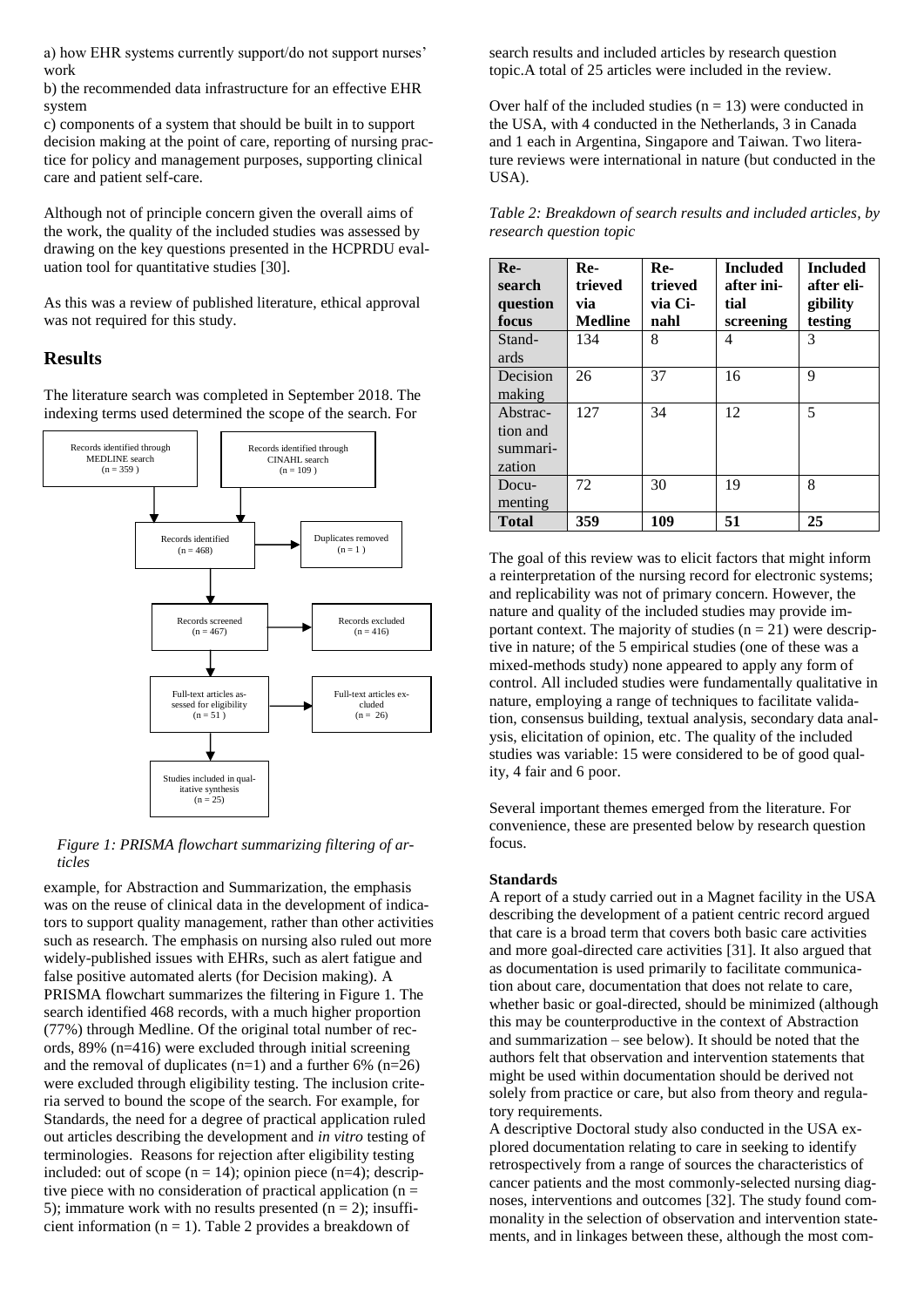mon observation and intervention statements may vary between settings. The study also posited that structured documentation, with standardized language and support for critical reasoning and decision-making can guide practice and facilitate evaluation of care.

A retrospective, mixed-methods observational study carried out in an ICU setting in Canada called for the development of a 'lexicon of pain assessment descriptors' to improve documentation, while also arguing that narrative notes are useful in nuancing observations and interventions argued for greater consistency in the use of language [33].

#### **Decision making**

While studies suggest that the capture of observation and intervention statements can be facilitated using standardized terminologies, according to the authors of a retrospective analysis of secondary intensive care unit data conducted in the USA, any redesign of EHRs to fit with workflow might require changes in the way nurses document [34]. Studies have indicated that CDS can support the nursing process [35], and improve patient flow through the health system [36]. The studies supporting these points include a structured review of peer reviewed literature describing primary studies on decision support systems for nursing practice [35] and an Argentinian conference report comparing an 'eTriage' system with a manual approach [36].

According to the authors of an empirical study conducted in the USA and with a focus on peripheral nerve injury in the operating room, CDSS may also serve to improve documentation [37]. However, according to the authors of a qualitative study conducted in Singapore to explore decision support around wound care, there are several issues that influence the adoption of CDSS, including ease of use, trust, culture and fit with practice [38]; although a Dutch mixed methods evaluation of a system to support decisions around patient assignment indicated that the pre-population of data fields may actually improve workflow [39]. A focus group study conducted in the USA found that lack of fit with the context of use, including mandated use of CDSS, may lead to frustration and workarounds [40]. It appears to be important that evidence is presented in a way that helps users see benefits to patients and helps them weigh its applicability within a particular circumstance. Acceptance appears to depend on a belief on the part of the user that suggestions are good for the patient (i.e. trust) and on system features that provide secondary reinforcement. The reasons for non-acceptance appear to be more complex but a simulation study in the USA suggests that it may hinge on disagreement or lack of confidence in the displayed information [41].While it appears that decision support algorithms can help individuals without expertise make good decisions, as demonstrated in a mixed methods construct validation, also in the USA, of an algorithm to support ostomy product choices [42], there is also a recognition that CDSS cannot completely replace human judgement [39].

#### **Abstraction and summarization**

In a description of a European study exploring the development of quality indicators relating to breast cancer care, the authors explained how useful data abstractions are situated in a cultural context and it is important to consider how the structure of an EHR might facilitate (or hinder) appropriate data collection [43]. In the context of midwifery care, the authors of a Dutch consensus study recommended that linkages should be made between higher-level abstractions, such as quality indicators, and patient-level data [44]. A relatively small-scale (n=94) descriptive study of post-partum hemorrhage in a primary care setting in the Netherlands concluded that it may be

possible to derive meaningful and useful indicators from routinely collected data [45]. Two consensus projects, one with a focus also on post-partum hemorrhage in Dutch primary care, and a second with a focus on hospice and palliative care in the USA, independently argued that it may also be possible to use potential indicators (where patient-level data might not be available) to inform the development of EHRs [46, 47].

#### **Documenting**

Several studies revealed usability issues including: navigation, general ease of use and time to complete tasks [48]; complexity of data entry processes [49]; and, duplication of information, poor fit with workflow, low trustworthiness of information presented and a need for training [50]. The studies supporting these points include a Canadian mixed-methods study exploring point-of-care access to information [48], a survey conducted in Taiwan exploring the impact of use of a webbased incident reporting system [49] and a study exploring attitudes to EHR alerts [50]. While these negative system characteristics point towards more positive solutions such as tailorable displays that can overcome some of the limitations of generalized solutions as found in a study evaluating clinical data interpretation by intensive care unit nurses in the USA [51], it is discouraging that after several decades of research, development, implementation and use, these familiar issues persist. However, there appear to have been some advances, for example: 1) around the use of real-time feedback a) to improve documentation itself [52], and b) to monitor performance relating to patient outcomes and experiences [53]; 2) around the need for simplicity in design to improve the speed and accuracy of clinical decisions [54]; and 3) around the benefits and drawbacks of structured, unstructured and semistructured data entry, including impact on data quality [55]. The studies supporting these points include a Canadian qualitative study [53], and a study conducted in an emergency setting [52], a laboratory-based usability study[54] and a recent literature review [55], all conducted in the USA.

### **Discussion**

The combination of a relatively broad search strategy with targeted inclusion criteria revealed a number of relevant and useful sources for this the review. There was sufficient depth of content across the included studies point to possible enhancements to current practice and to urge new thinking about the nature of EHR system components, about ways of working, and about nursing practice itself. This study makes no apologies for the variable strength of evidence across the studies. The study never sought to establish any cause-effect relationships but merely to inform discussions around nursing records, thereby provoking a shift in thinking. Critical analysis of the synthesized findings across all four focus areas provides a useful starting point for these discussions. There are several major themes running across the four areas:

- 1. a need to go back to basics in determining purpose;
- 2. a need to firm up informatics foundations;
- 3. a need for nuancing or tailoring to suit different requirements; and
- 4. a need for nurses to get engaged in debates and involved in developments.

Standards provide the foundations for robust nursing record systems and there are indications that there has been an element of monotheism in the purpose and role of standards. For example, it would be possible to develop standardized terminologies in order separately to reify nursing theory, to satisfy regulatory requirements or to meet the requirements of clinical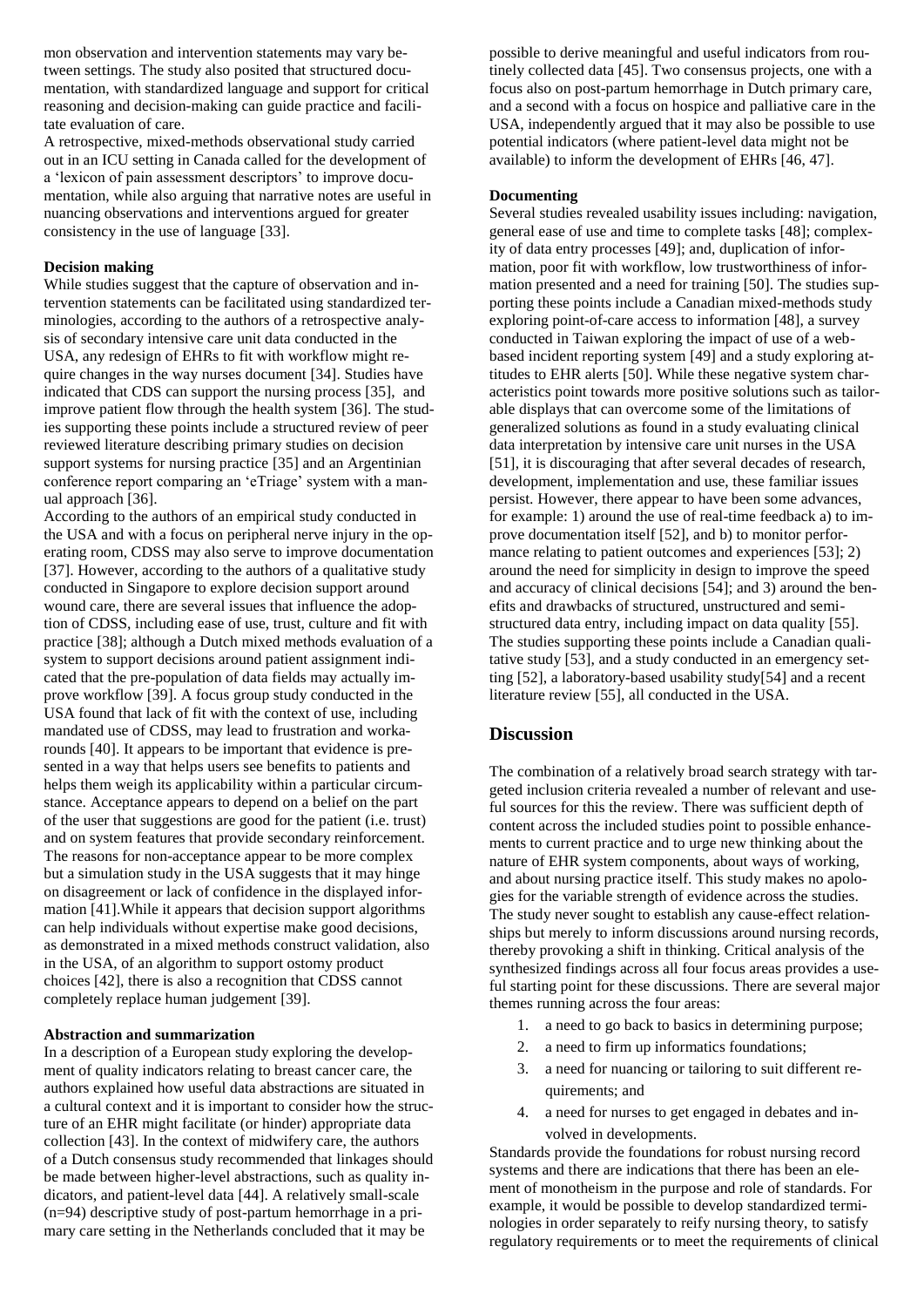practice. In practice, terminologies need to meet all of these needs while also providing data to derive meaningful indicators. Advances in terminologies mean that we can capture in an agreed representation format many more facets of nursing practice than ever before. While a comprehensive account is in itself a good thing, there is a risk of being seduced into a justin-case position of 'because it can be coded, it should be coded'. An already over packed information space requires us to look not just at post-hoc usability issues but to consider prehoc the data we are seeking to collect, and reach consensus on the minimum data (including how, where and when it is collected) necessary to inform practice, as well as for other data uses. We may also need to rethink nursing practice itself to separate basic care (i.e. what patients can reasonable expect as a default) from goal-directed activities. In addition, any restrictions in the coding space will necessitate, at least for the purposes of direct care, efficient systems to capture annotations (unstructured notes). This importance of narrative description for enabling more nuanced decision making is highlighted across several included studies; the ability to 'paint a picture' over time [56] of a patient's care trajectory is an important dimension that is currently not consistently captured in contemporary EHR systems.

Agreement on the standards to be used, and the data to be collected at the point of care, is a precondition for ensuring effective decision support, and the reuse of data for quality of care indicators. Further research to focus on the types of cognitive support health professionals require [57], including the use of participatory design approaches [56] will help to ensure systems are fully integrated with nurse workflow. Identifying what decisions need to be supported and for whom (based on user characteristics such as expertise), may also ensure better tailoring of CDS interventions (moving away from a proliferation of alerts) and a tighter focus on safety and quality-critical issues (such as prescribing). In addition, there is a need for a better understanding of the interrelationship between decision making and workflow. Systems should be built around how individuals think and work (rather than around traditional paper-based metaphors), synthesizing and summarizing information from numerous sources to meet the needs of clinicians and presenting it in a digestible form where and when it is needed i.e. at the point of decision making [58].

A recent review of how data is structured for a range of uses (such as for quality improvement initiatives) highlighted that currently most data structuring occurs post hoc, rather than at the point of care [59]. However, information quality is better and clinical data more complete when data structuring occurs at the point of care. Future EHR designs need to ensure that patient level data can be appropriately summarized and aggregated into meaningful quality indicators, without additional data entry. In order to effect this, nurses need to engage with classification science to elevate understanding, and EHR structures should be nuanced to practically support it. There appears to be a global shift in interest away from process (i.e. planned input) and towards outcome, both on individual and aggregate level [60], where reimbursement is made not only for volume but also for quality of care (i.e. value-based healthcare). There is a commensurate need to extend the use of EHRs beyond documenting care towards helping to reach the quadruple aim of improving population health, improving patient experience, reducing costs, and improving the experience of providing care (decreasing documentation burden is one component of achieving that aim)[61]. The nature of indicators is evolving to mirror these paradigmatic changes. For example, in 2017 the Hospital Value-Based Purchasing (VBP) Program replaced 2% of traditional case-mix based payments with payments based on quality indicators such as Patient and Caregiver Centered Experience of Care/Care Coordination

[62]. Indicators to help manage nursing care need also to keep pace with these changes.

With changes to the way in which patient information is documented, emphasizing the collection of structured (and automatically coded) information about a patient and their care process at the point of care, there will be a need for changes to the way in which data are captured. Acknowledging this, and building systems that are tailored to users' requirements, and built for usability (such as quick and efficient data capture at the point of care rather than mimicking a paper-based system where care is documented at a later time point), is imperative for EHR system design going forward. Currently there is considerable variability in how EHR systems are built, with potential consequences for patient safety[63]. Designing systems that can provide tailored feedback to clinicians, using data displays and visualization techniques [56] have the potential to both provide an incentive for accurate and timely data documentation, and provide the type of cognitive support clinicians need to make patient care decisions.

## **Conclusion**

The aim of this review was to evaluate the existing evidence base relating to the structure and format of the nursing component of EHRs, with a view to making recommendations for systems in the future. The review highlighted the paucity of research that specifically focuses on the nature of the electronic nursing record and its impact on patient care processes and outcomes. There are a number of robust technical standards and terminologies for nursing. However, what is apparent is the need to consider how those standards should be applied. We also need to recognize that electronic systems need to balance the collection of structured and coded data with narrative data that provides a more nuanced insight into patient care. The accurate and reliable capture of patient data is a pre-requisite for ensuring appropriate decision support for nursing practice, and for ensuring that data can be used in aggregate for other purposes such as quality monitoring. We need to move away from nurses as 'data collectors', and to think of them as knowledge workers [64], focusing on what information is necessary to inform patient care, and ensuring systems are built to collect, transform and feedback that information in a way that supports decision making in practice, for example through the intelligent reuse of clinical data. System developers need to continue to work with nurses to ensure that systems are both usable and useful.

## **Authors' contributions**

NRH, DD, PCD and WS contributed to the design and implementation of the research, to the analysis of the results and to the writing of the manuscript.

### **Statement on conflicts of interest**

The authors have no conflicts of interest to declare

## **Summary table**

What was already known on this topic?

- Electronic health records (EHR) have the potential
- to facilitate positive transformation of health care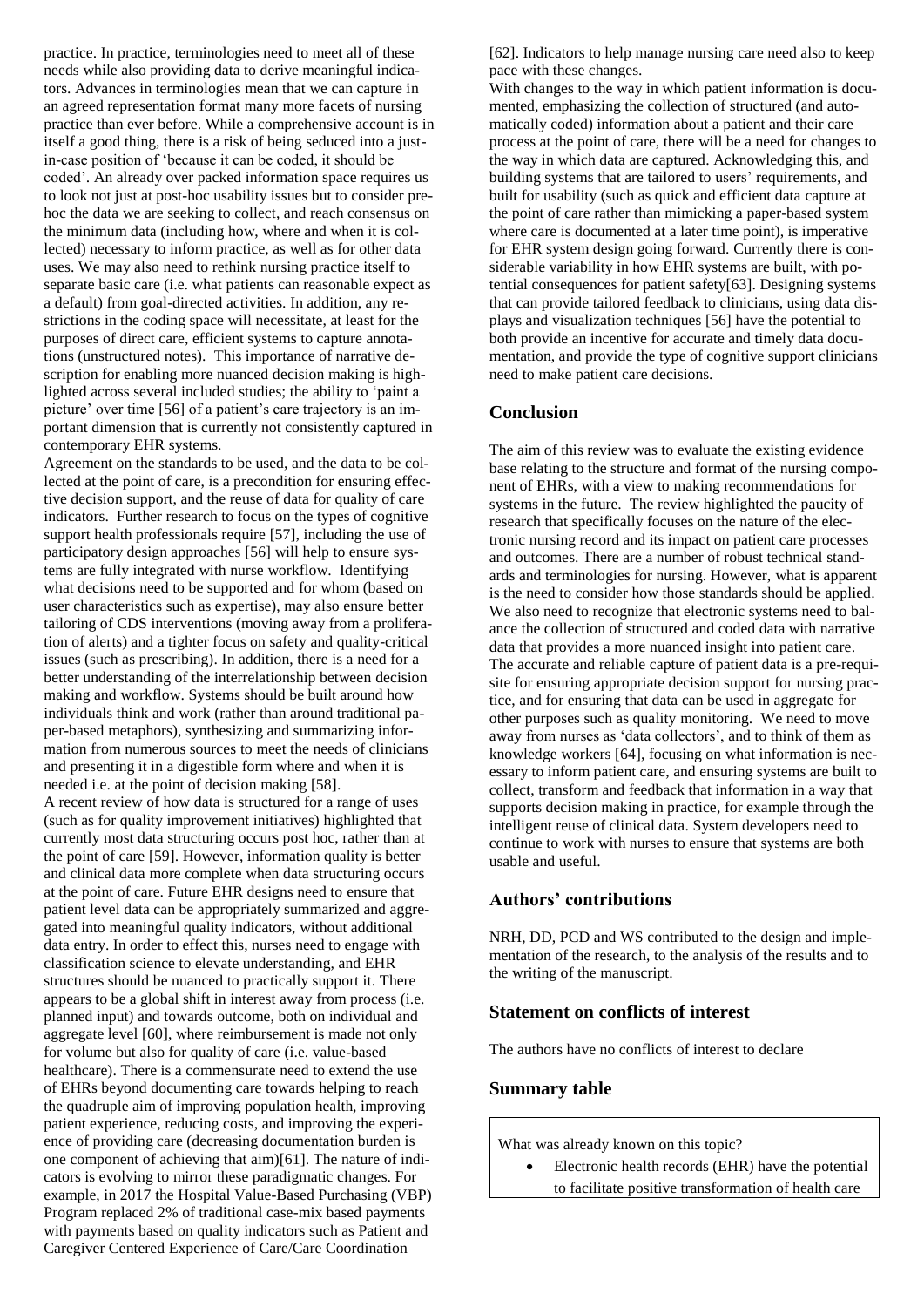- Existing EHRs fail to reflect and support the dynamic, inter-professional and patient-centred nature of health care, and inhibit the optimal use of data
- There needs to be a fundamental rethink of the way in which we conceptualize the role and content of EHRs

What this study added to our knowledge?

- There is lack of consensus on the minimum data (including how, where and when it is collected) necessary to inform practice, as well as for other data uses
- There is a lack of understanding about how patient level data should be summarized and aggregated into meaningful quality indicators
- Our knowledge of the types of cognitive support health professionals require for decision making is suboptimal
- There is a poor fit between EHR systems and how individuals think and work at the point of decision making
- By encouraging uniformity without managed flexibility, existing EHR systems may actually encourage unwanted variability in application

## **References**

1. Health and Social Care Information Centre. NHS Workforce Statistics - March 2014 Provisional Statistics England: Health and Social Care Information Centre; 2014 [Available from:

[http://www.hscic.gov.uk/searchcatalogue?productid=14868&t](http://www.hscic.gov.uk/searchcatalogue?productid=14868&topics=1%2fWorkforce%2fStaff+numbers&sort=Relevance&size=10&page=1#top) [opics=1%2fWorkforce%2fStaff+numbers&sort=Relevance&s](http://www.hscic.gov.uk/searchcatalogue?productid=14868&topics=1%2fWorkforce%2fStaff+numbers&sort=Relevance&size=10&page=1#top) [ize=10&page=1#top.](http://www.hscic.gov.uk/searchcatalogue?productid=14868&topics=1%2fWorkforce%2fStaff+numbers&sort=Relevance&size=10&page=1#top)

2. Francis R. Report of the Mid Staffordshire NHS Foundation Trust Public Inquiry. London, UK: The Stationary Office; 2013.

3. American Nurses Association. The Value of Nursing Care Coordination. In: Association AN, editor. Silver Spring, MD2012.

4. Davies N. Improving self management for patients with long-term conditions. Nursing Standard. 2010;24(25):49- 56.

5. Silow-Carroll S, Edwards J, Rodin D. Using electronic health records to improve quality and efficiency: the experiences of leading hospitals. New York: The Commonwealth Fund; 2012.

6. Kutney-Lee A, Kelly D. The effect of hospital electronic health record adoption on nurse-assessed quality of care and patient safety. Journal of Nursing Administration. 2011;41(11):466-72.

7. Dykes P, Collins S. Building Linkages between Nursing Care and Improved Patient Outcomes: The Role of Health Information Technology. Online Journal of Issues in Nursing. 2013;18(3).

8. Paans W, Sermeus W, Nieweg RM, Krijnen WP, van der Schans CP. Do knowledge, knowledge sources and reasoning skills affect the accuracy of nursing diagnoses? a randomised study. BMC nursing. 2012;11:11.

9. Motamedi S, Posadas-Calleja J, Straus S, Bates D, Lorenzetti D, Baylis B, et al. The efficacy of computerenabled discharge communication interventions: a systematic review. BMJ Qual Saf. 2011;20(5):403-15.

10. Starmer AJ, Sectish TC, Simon DW, Keohane C, McSweeney ME, Chung EY, et al. Rates of medical errors and preventable adverse events among hospitalized children following implementation of a resident handoff bundle. JAMA : the journal of the American Medical Association. 2013;310(21):2262-70.

11. Reeder S, Toor P. Radio Frequency Identification Device (RFID) and Real Time Location Systems (RTLS) Enhance Nursing Care Delivery. Sigma Theta Tau International 24th International Nursing Research Congress; Hong Kong2014.

12. Kawamoto K, Houlihan C, Balas E, Flobach D. Improving clinical practice using clinical decision support systems: a systematic review of trials to identify features critical to success. BMJ. 2005;330:765.

13. Goorman Els, Berg Marc. Modelling nursing activities: electronic patient records and their discontents. Nursing Inquiry. 2000;7:3-9.

14. Kossman S, Bonney L, Kim M. Electronic health record tools' support of nurses' clinical judgment and team communication. Computers Informatics Nursing. 2013;31(11):539-44.

15. Yu P, Zhang Y, Gong Y, Zhang J. Unintended adverse consequences of introducing electronic health records in residential aged care homes. International journal of medical informatics. 2013;82(9):772-88.

16. Rogers ML, Sockolow PS, Bowles KH, Hand KE, George J. Use of a human factors approach to uncover informatics needs of nurses in documentation of care. International journal of medical informatics. 2013;82(11):1068-74.

17. Bloomrosen M, Starren J, Lorenzi NM, Ash J, Patel VL, Shortliffe EH. Anticipating and addressing the unintended consequences of health IT and policy: a report from the AMIA 2009 Health Policy Meeting. Journal of the American Medical Informatics Association. 2011;18:82-90.

18. Campbell E, Sittig DF, Ash JS, Guappone K, Dykstra RH. Types of Unintended Consequences Related to Computerized Provider Order Entry. Journal of the American Medical Informatics Association. 2006;13(5):547–56.

19. Harrison MI, Koppel R, Bar-Lev S. Unintended consequences of information technologies in health care - An interactive sociotechnical analysis. Journal of the American Medical Informatics Association. 2007;14(5):542-9.

20. Collins SA, Fred MR, Wilcox L, Vawdrey DK. Workarounds Used by Nurses to Overcome Design Constraints of Electronic Health Records. 11th International Congress on Nursing Informatics; June 23-27; Montreal, Canada2012.

21. Koppel R, Wetterneck TB, Telles JL, Karsh B-T. Workarounds to Barcode Medication Administration Systems: Their Occurrences, Causes, and Threats to Patient Safety. Journal of the American Medical Informatics Association. 2008;15:408–23.

22. Dowding DW, Turley M, Garrido T. Nurses' use of an integrated electronic health record: results of a case site analysis. Informatics for Health and Social Care. 2015;40(4):345-61.

23. Carrington JM, Effken JA. Strengths and limitations of the electronic health record for documenting clinical events. CIN: Computers, Informatics, Nursing. 2011;29(6):360-7.

24. Reuss E, Keller R, Naef R, Hunziker S, Furler L. Nurses' working practices: What can we learn for designing computerised patient record systems? In: Holzinger A, editor. Hci and Usability for Medicine and Health Care, Proceedings. Lecture Notes in Computer Science. 47992007. p. 55-68.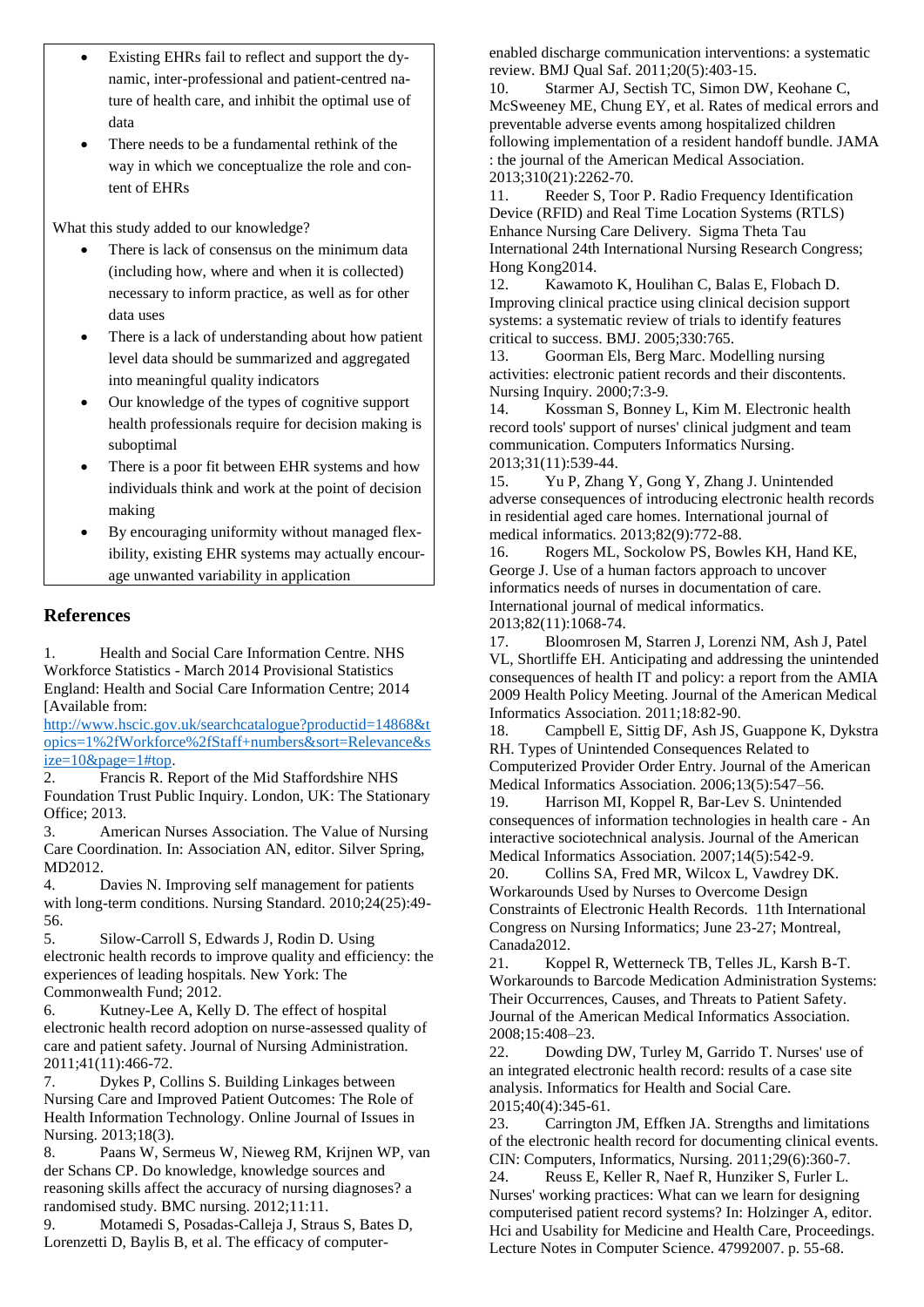25. Staggers N, Clark L, Blaz JW, Kapsandoy S. Why patient summaries in electronic health records do not provide the cognitive support necessary for nurses' handoffs on medical and surgical units: insights from interviews and observations. Health Informatics Journal. 2011;17(3):209-23.

26. Stevenson JE, Nilsson GC, Petersson GI, Johansson PE. Nurses' experience of using electronic patient records in everyday practice in acute/inpatient ward settings: A literature review. Health Informatics Journal. 2010;16(1):63-72.

27. Wolf LD, Potter P, Sledge JA, Boxerman SB, Grayson D, Evanoff B. Describing nurses' work: Combining quantitative and qualitative analysis. Human Factors. 2006;48(1):5-14.<br>28. Urauhart

Urquhart C, Currell R, Grant MJ, Hardiker NR. Nursing record systems: effects on nursing practice and health care outcomes. Cochrane Database of Systematic Reviews. 2009(1).

Arksey H, O'Malley L. Scoping studies: Towards a methodological framework. International Journal of Social Research Methodology. 2005;8(1):19-32.

30. Long A, Godfrey M, Randall T, Brettle A, Grant M. HCPRDU evaluation tool for qualitative studies. Leeds: Nuffield Institute for Health, University of Leeds 2002. 31. Englebright J, Aldrich K, Taylor CR. Defining and

Incorporating Basic Nursing Care Actions Into the Electronic Health Record. Journal of Nursing Scholarship. 2014;46(1):50-7.

32. Tseng H-C. Use of standardized nursing terminologies in electronic health records for oncology care: the impact of NANDA-I, NOC, and NIC Iowa: University of Iowa; 2012.

33. Haslam L, Dale C, Knechtel L, Rose L. Pain descriptors for critically ill patients unable to self-report. Journal of Advanced Nursing. 2012;68(5):1082-9.

34. Byrne MD, Lang N. Examination of Nursing Data Elements From Evidence-Based Recommendations for Clinical Decision Support. CIN: Computers, Informatics, Nursing. 2013;31(12):605-14.

35. Lee S. Features of Computerized Clinical Decision Support Systems Supportive of Nursing Practice: A Literature Review. CIN: Computers, Informatics, Nursing. 2013;31(10):477-95.

36. Mandirola Brieux HF, Guillen S, La Rosa F, Moreno C, Benitez S. Nursing Software for Emergency Triage (NSET). In: Sarkar IN, editor. MEDINFO 2015: eHealthenabled Health. Studies in Health Technology and Informatics. 216. eBook: IOS Press; 2015. p. 942.

37. Bouyer-Ferullo S, Androwich IM, Dykes PC. Clinical Decision Support and Perioperative Peripheral Nerve Injury: A Quality Improvement Project. CIN: Computers, Informatics, Nursing. 2015;33(6):238-48.

38. Khong PCB, Hoi SY, Holroyd E, Wang W. Nurses' Clinical Decision Making on Adopting a Wound Clinical Decision Support System. CIN: Computers, Informatics, Nursing. 2015;33(7):295-305.

39. Van Oostveen CJ, Braaksma A, Vermeulen H. Developing and Testing a Computerized Decision Support System for Nurse-to-Patient Assignment: A Multimethod Study. CIN: Computers, Informatics, Nursing. 2014;32(6):276-85.

40. Moore An, Fisher K. Healthcare Information Technology and Medical-Surgical Nurses: The Emergence of a New Care Partnership. CIN: Computers, Informatics, Nursing. 2012;30(3):157-63.

41. Sousa VEC, Lopez KD, Febretti A, Stifter J, Yao Y, Johnson A, et al. Use of Simulation to Study Nurses' Acceptance and Nonacceptance of Clinical Decision Support

Suggestions. CIN: Computers, Informatics, Nursing. 2015;33(10):465-72.

42. Beitz JM, Gerlach MA, Schafer V. Construct Validation of an Interactive Digital Algorithm for Ostomy Care. Journal of Wound Ostomy & Continence Nursing. 2014;41(1):49-54.

43. Fessele K, Yendro S, Mallory G. Setting the bar: developing quality measures and education programs to define evidence-based, patientcentered, high-quality care. Clinical Journal of Oncology Nursing. 2014;18 Suppl(5):7-11.

44. de Bruin-Kooistra M, Amelink-Verburg MP, Buitendijk SE, Westert GP. Finding the right indicators for assessing quality midwifery care. International Journal for Quality in Health Care. 2012;24(3):301-10.<br>45. Smit M. Chan K-LL. Middeldorp.

45. Smit M, Chan K-LL, Middeldorp JM, van Roosmalen J. Postpartum haemorrhage in midwifery care in the Netherlands: validation of quality indicators for midwifery guidelines. BMC Pregnancy and Childbirth. 2014;14:397.

46. Dy SM, Kiley KB, Ast K, Lupu D, Norton SA, McMillan SC, et al. Measuring What Matters: Top-Ranked Quality Indicators for Hospice and Palliative Care From the American Academy of Hospice and Palliative Medicine and Hospice and Palliative Nurses Association. Journal of Pain and Symptom Management. 2015;49(4):773-81.

47. Smit M, Sindram SI, Woiski M, Middeldorp JM, van Roosmalen J. The development of quality indicators for the prevention and management of postpartum haemorrhage in primary midwifery care in the Netherlands. BMC Pregnancy and Childbirth. 2013;13(1):194.

48. Di Pietro TL, Nguyen HA, Doran DM. Usability Evaluation: Results From "Evaluation of Mobile Information Technology to Improve Nurses' Access to and Use of Research Evidence". CIN: Computers, Informatics, Nursing. 2012;30(8):440-8.

49. Kuo Y-H, Lee T-T, Mills ME, Lin K-C. The Evaluation of a Web-Based Incident Reporting System. CIN: Computers, Informatics, Nursing. 2012;30(7):386-94.

50. Sidebottom AC, Collins B, Winden TJ, Knutson A, Britt HR. Reactions of Nurses to the Use of Electronic Health Record Alert Features in an Inpatient Setting. CIN: Computers, Informatics, Nursing. 2012;30(4):218-26.

51. Drews FA, Doig A. Evaluation of a Configural Vital Signs Display for Intensive Care Unit Nurses. Human Factors. 2013;56(3):569-80.

52. Nielsen G, Peschel L, Burgess A. Essential Documentation Elements: Quality Tool for the Emergency Department Nurse. Advanced Emergency Nursing Journal. 2014;36(2):199-205.

53. Jeffs L, Beswick S, Lo J, Lai Y, Chhun A, Campbell H. Insights from staff nurses and managers on unit-specific nursing performance dashboards: a qualitative study. BMJ Quality & Safety. 2014;23(12):1001-6.

54. Schall MCJ, Cullen L, Pennathur P, Chen H, Burrell K, Matthews G. Usability Evaluation and Implementation of a Health Information Technology Dashboard of Evidence-Based Quality Indicators. CIN: Computers, Informatics, Nursing. 2017;35(6):281-8.

55. Wilbanks BA, Moss J. Evidence-Based Guidelines for Interface Design for Data Entry in Electronic Health Records. CIN: Computers, Informatics, Nursing. 2018;36(1):35-44.

56. Jeffery AD, Novak LL, Kennedy B, Dietrich MS, Mion LC. Participatory design of probability-based decision support tools for in-hospital nurses. Journal of the American Medical Informatics Association. 2017;24(6):1102-10.

57. Furniss SK, Burton MM, Grando A, Larson DW, Kaufman DR. Integrating Process Mining and Cognitive